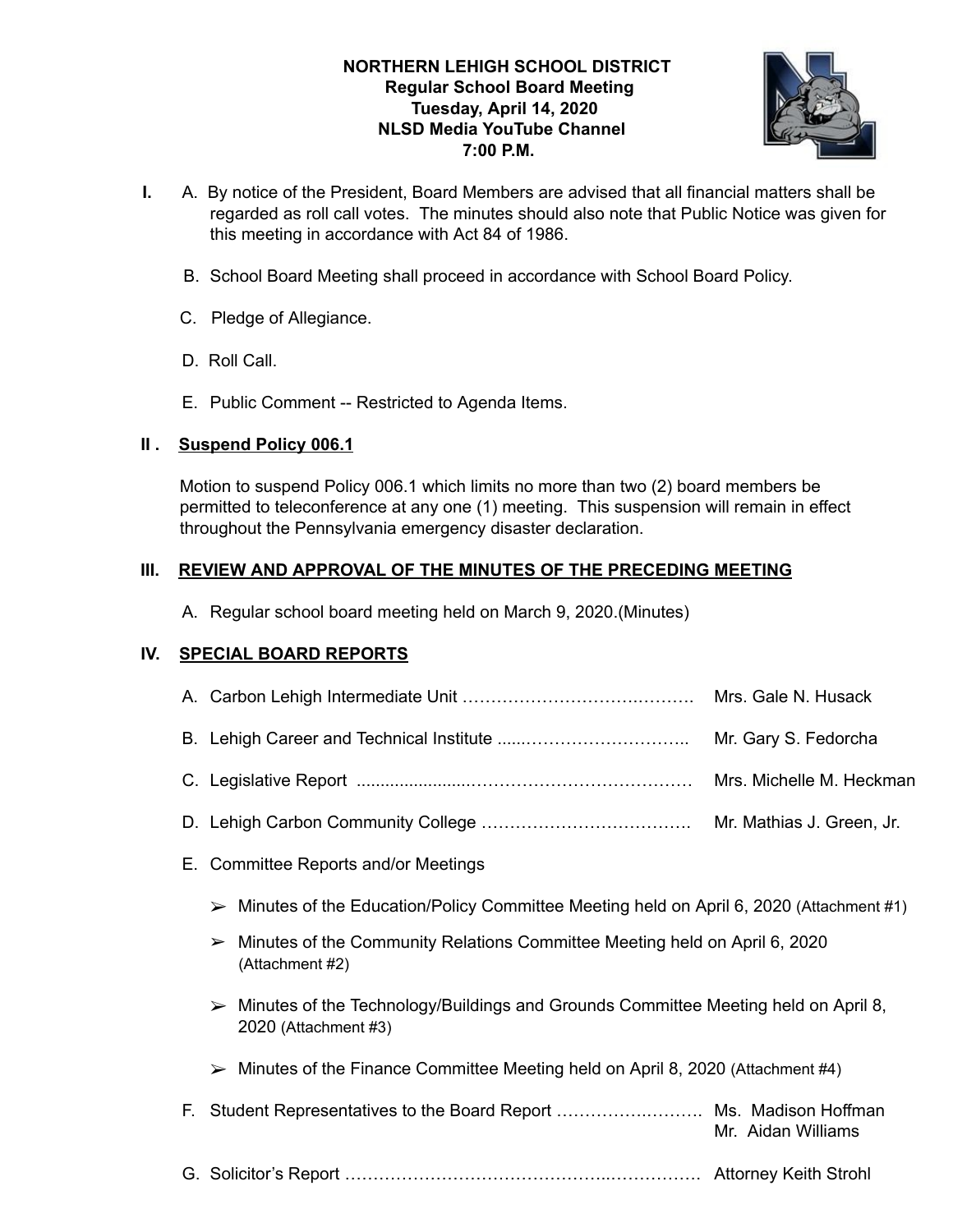Ξ

|            |                                                                             |                                                                                                                                                                                                                                                                                                 | Mrs. Rhonda Frantz |  |
|------------|-----------------------------------------------------------------------------|-------------------------------------------------------------------------------------------------------------------------------------------------------------------------------------------------------------------------------------------------------------------------------------------------|--------------------|--|
|            | L.                                                                          | $\triangleright$ Grant Updates<br>$\triangleright$ Graduation Guidance<br>► Policy Guidance Related to COVID-19                                                                                                                                                                                 |                    |  |
|            |                                                                             | > Mandated School Closure for Remainder of School Year<br>$\triangleright$ Continuity of Education<br>> Donations: Kmart, Weis, Giant, Lehigh Engineering, Northern Lehigh Education<br>Foundation, Joseph Franzone                                                                             |                    |  |
|            |                                                                             | K. An emergency executive session was held on March 18, 2020 at 6:00 p.m. to discuss<br>personnel issues.                                                                                                                                                                                       |                    |  |
|            | L. An executive session will be held virtually via Google Meet at 6:30 p.m. |                                                                                                                                                                                                                                                                                                 |                    |  |
|            |                                                                             | V. PERSONNEL                                                                                                                                                                                                                                                                                    |                    |  |
|            | A. Resignation/Retirement                                                   |                                                                                                                                                                                                                                                                                                 |                    |  |
|            |                                                                             | 1. With regret, accept the retirement resignation of Janet Hofelich from her position as<br>Peters Elementary 2nd Grade Teacher, effective the end of the 2019-20 school year.<br>Mrs. Hofelich will be retiring from the Northern Lehigh School District with 27 years of<br>service.          |                    |  |
|            |                                                                             | 2. With regret, accept the retirement resignation of Patricia Jones from her position as<br>High School Health & Physical Education Teacher, effective the end of the 2019-20<br>school year. Mrs. Jones will be retiring from the Northern Lehigh School District with 33<br>years of service. |                    |  |
|            |                                                                             | B. Substitute - Non-Instructional                                                                                                                                                                                                                                                               |                    |  |
|            |                                                                             | Motion to approve the appointment of the following individual as substitute cafeteria<br>worker for the 2019-2020 school year at the 2019-2020 substitute rate as approved on the<br>Supplemental Personnel Salary Schedule:                                                                    |                    |  |
|            |                                                                             | Kirk Henritzy*<br>* Pending Verification of Missing Personnel File Items .                                                                                                                                                                                                                      |                    |  |
| VI. POLICY |                                                                             |                                                                                                                                                                                                                                                                                                 |                    |  |
|            | A. Board Policy First Reading                                               |                                                                                                                                                                                                                                                                                                 |                    |  |
|            |                                                                             | 1. Approve school board policy #201 – Pupils - Admission of Students, as presented after<br>first reading. (Attachment #5)                                                                                                                                                                      |                    |  |

2. Approve school board policy #204 – Pupils - Attendance, as presented after first reading. This policy will take effect for the 2020-2021 school year. **(Attachment #6)**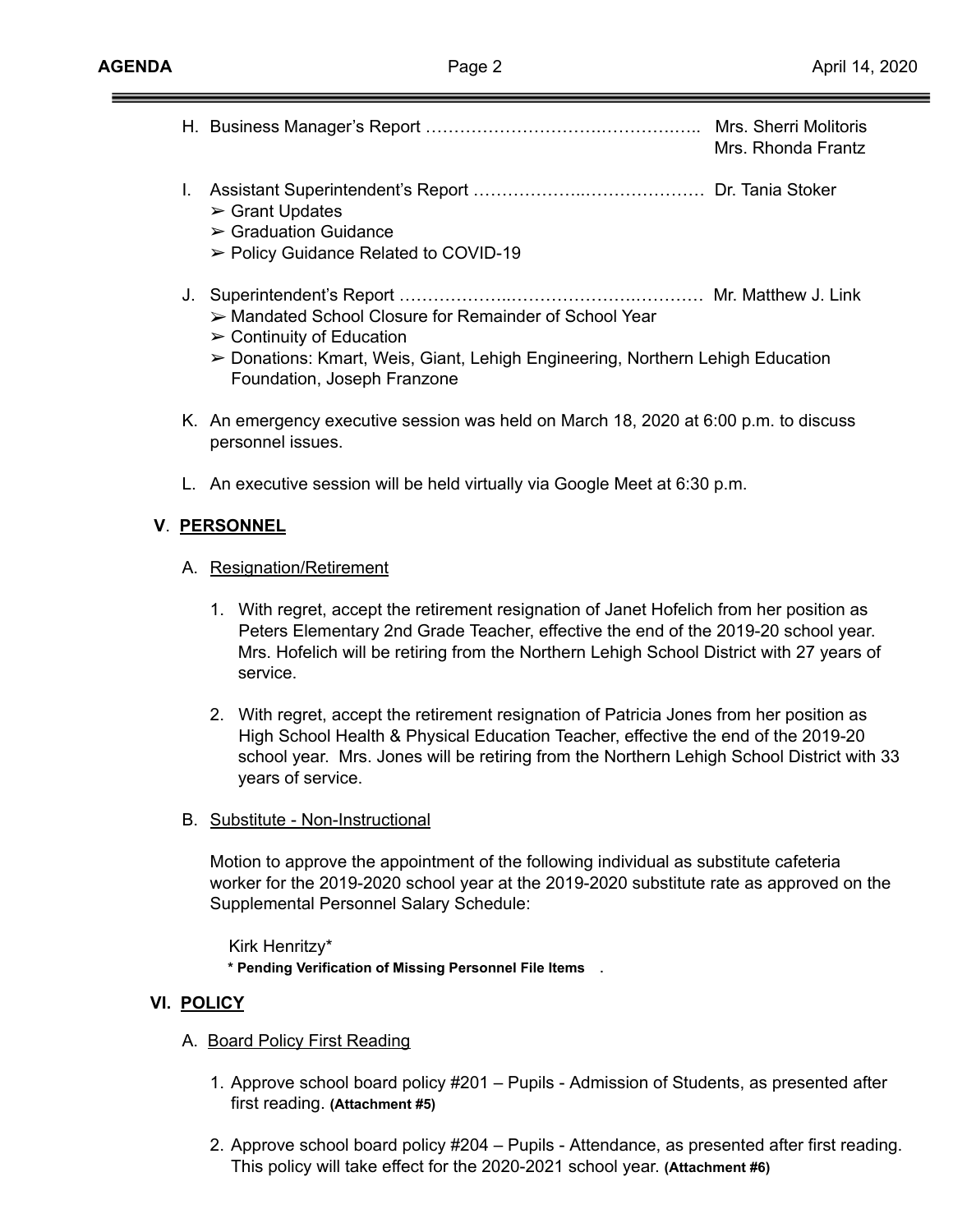- 3. Approve school board policy #208 Pupils Withdrawal from School, as presented after first reading. **(Attachment #7)**
- 4. Approve school board policy #346 Employees Workers' Compensation, as presented after first reading. **(Attachment #8)**
- 5. Approve school board policy #347 Employees Workers' Compensation Transitional Return-to-Work Program, as presented after first reading. **(Attachment #9)**
- B. Board Policy Second Reading

Approve school board policy #623 – Finance – Credit Cards, as presented after second reading. (Attachment #10)

C. Board Policy Annual Review

Per the recommendation of the Education/Policy Committee and Administration, approve and accept the mandated annual review of policy #918 - Community – Title I Parent and Family Engagement, with no changes. (Attachment #11)

#### **VII. CONFERENCES**

#### **VIII. CURRICULUM AND INSTRUCTION**

A. CLIU 2020-2021 Facilities Plan Committee Report

Approve the following resolution to adopt the 2020-2021 Carbon Lehigh Intermediate Unit Facilities Plan Committee Report. (Attachment #12)

**RESOLVED:** It is recommended that the Northern Lehigh School District Board of Directors approve the 2020-2021 Facilities Plan Committee Report that was approved by the CLIU Facilities Plan Committee on March 4, 2020 and the CLIU 21 Board of Directors on March 16, 2020. In addition, the Board reaffirms its commitment to the original construct of the Facilities Planning, approved November 1, 1989, which consists of a series of prioritized inquiries to be considered in determining future locations of the CLIU and school district special education classes.

- B. Per the recommendation of the Education/Policy Committee and Administration, approve the Middle School Curriculum Guide for the 2020-2021 school year, as presented. **(Distributed to Board Members Only)**
- C. Approve to authorize proper officials to execute an Affiliation Agreement between Northern Lehigh School District and Grand Canyon University for a teacher preparation program. This program allows students at Grand Canyon University to student teach in our district in order for them to complete their practicum hours needed for graduation. This agreement will terminate June 30, 2022. **(Attachment #13)**
- D. Motion to approve the MOU between the Northern Lehigh School District and MIND Research Institute to provide ST Math licenses to Peters Elementary School as per the attached. **(Attachment #14)**